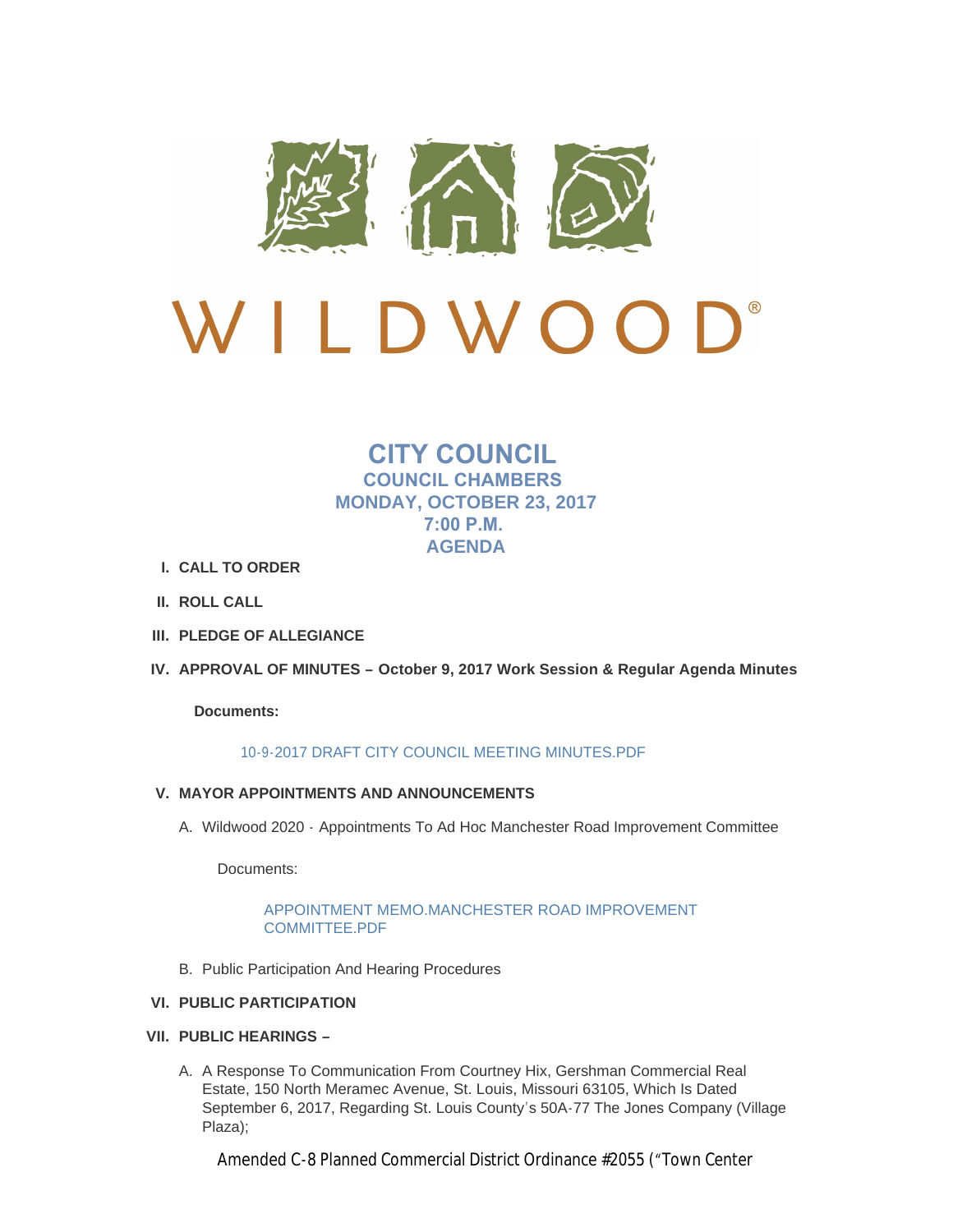$A$  -8  $P$  planned Commercial District Ordinance  $\mathcal{L}$ Workplace District" Land Use Designation); northwest corner of State Route 100 and Westglen Farms Drive (Locator Numbers: 23U140657 and 23U140639/Street Addresses: 16415 and 16419 Village Plaza View Drive); that seeks the authorization for the installation of internally illuminated business signs at this existing commercial plaza, versus the current requirement of external illumination sources only. **(Ward Four)**

Documents:

#### [VILLAGE PLAZA PUBLIC HEARING.PDF](http://cityofwildwood.com/AgendaCenter/ViewFile/Item/12695?fileID=18655)

#### **LEGISLATION VIII.**

#### **UNFINISHED BUSINESS – A.**

BILL #2309 (FORMERLY BILL #2298) 1.

AN ORDINANCE OF THE CITY OF WILDWOOD, MISSOURI, SUBMITTING TO THE QUALIFIED VOTERS OF THE CITY AT THE GENERAL MUNICIPAL ELECTION TO BE HELD IN THE CITY ON APRIL 3, 2018, A PROPOSED AMENDMENT TO SUBSECTION D OF SECTION 3.2 OF THE CHARTER OF THE CITY OF WILDWOOD, MISSOURI, AS IT RELATES TO TERM LIMITS FOR CITY COUNCIL MEMBERS. *Recommended by the Charter Review Commission* (Second Reading) (Wards – All) Direct Budgetary Impact: None

Documents:

#### [BILL 2309.PDF](http://cityofwildwood.com/AgendaCenter/ViewFile/Item/12698?fileID=18656)

BILL #2310 (FORMERLY BILL #2298) 2.

AN ORDINANCE OF THE CITY OF WILDWOOD, MISSOURI, SUBMITTING TO THE QUALIFIED VOTERS OF THE CITY AT THE GENERAL MUNICIPAL ELECTION TO BE HELD IN THE CITY ON APRIL 3, 2018, A PROPOSED AMENDMENT TO SUBSECTION D OF SECTION 4.2 OF THE CHARTER OF THE CITY OF WILDWOOD, MISSOURI, AS IT RELATES TO TERM LIMITS FOR MAYOR. *Recommended by the Charter Review Commission* (Second Reading) (Wards – All) Direct Budgetary Impact: None

Documents:

#### [BILL 2310.PDF](http://cityofwildwood.com/AgendaCenter/ViewFile/Item/12699?fileID=18657)

BILL #2311 (FORMERLY BILL #2298) 3.

AN ORDINANCE OF THE CITY OF WILDWOOD, MISSOURI, SUBMITTING TO THE QUALIFIED VOTERS OF THE CITY AT THE GENERAL MUNICIPAL ELECTION TO BE HELD IN THE CITY ON APRIL 3, 2018, A PROPOSED AMENDMENT TO SUBSECTION B OF SECTION 6.3 OF THE CHARTER OF THE CITY OF WILDWOOD, MISSOURI, AS IT RELATES TO LIMITATIONS ON CERTAIN CAPITAL EXPENDITURES WITHOUT VOTER APPROVAL. *Recommended by the Charter Review Commission* (Second Reading) (Wards – All)

Direct Budgetary Impact: None

Documents:

#### [BILL 2311.PDF](http://cityofwildwood.com/AgendaCenter/ViewFile/Item/12700?fileID=18658)

BILL #2312 (FORMERLY BILL #2298) 4.

AN ORDINANCE OF THE CITY OF WILDWOOD, MISSOURI, SUBMITTING TO THE QUALIFIED VOTERS OF THE CITY AT THE GENERAL MUNICIPAL ELECTION TO BE HELD IN THE CITY ON APRIL 3, 2018, A PROPOSED AMENDMENT TO SUBSECTION A OF SECTION 4.7 OF THE CHARTER OF THE CITY OF WILDWOOD, MISSOURI, AS IT RELATES TO TERMS OF SERVICE OF MEMBERS OF BOARDS,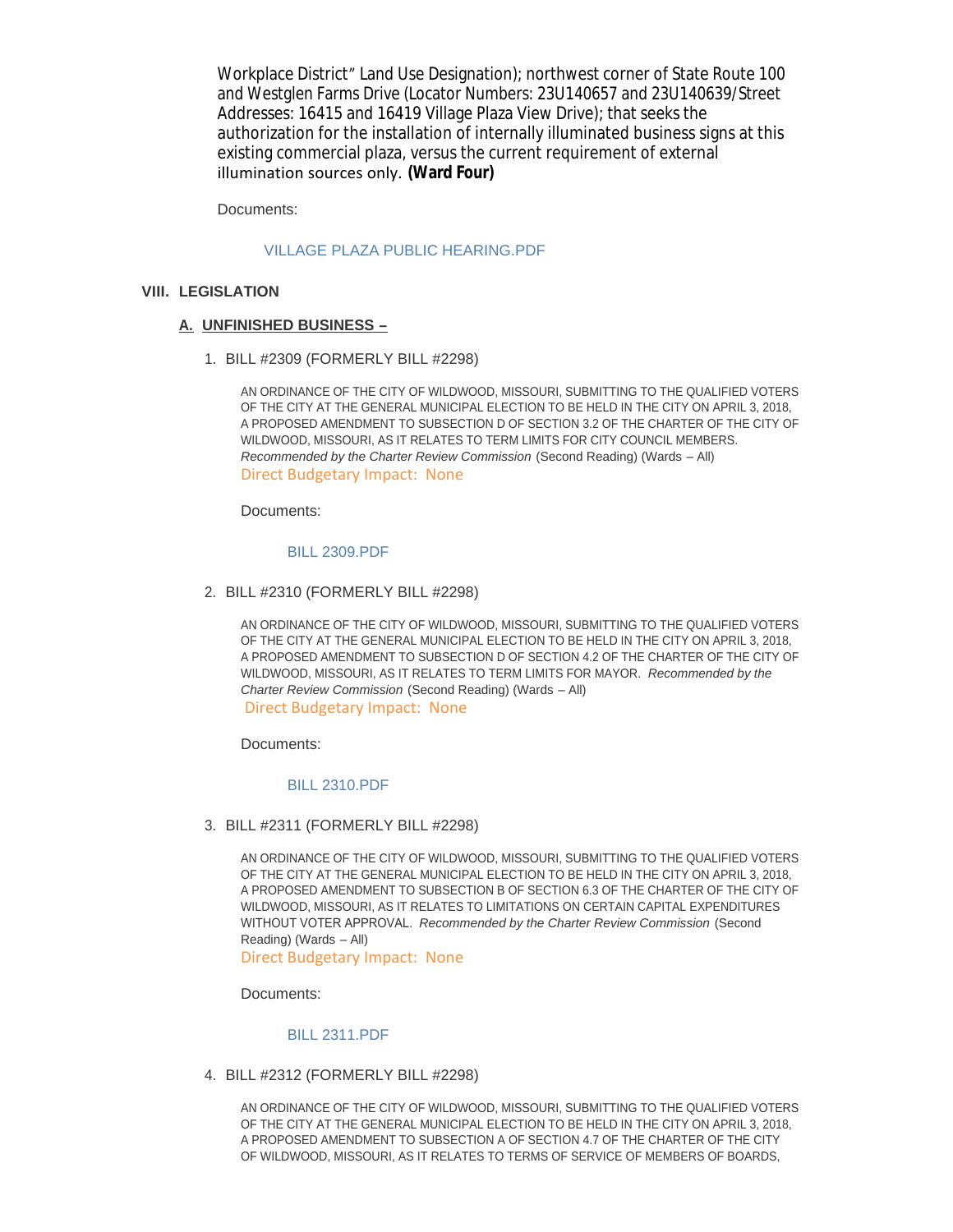COMMISSIONS AND COMMITTEES. *Recommended by the Charter Review Commission* (Second Reading) (Wards – All) Direct Budgetary Impact: None

Documents:

#### [BILL 2312.PDF](http://cityofwildwood.com/AgendaCenter/ViewFile/Item/12701?fileID=18659)

BILL #2313 (FORMERLY BILL #2298) 5.

AN ORDINANCE OF THE CITY OF WILDWOOD, MISSOURI, SUBMITTING TO THE QUALIFIED VOTERS OF THE CITY AT THE GENERAL MUNICIPAL ELECTION TO BE HELD IN THE CITY ON APRIL 3, 2018, A PROPOSED AMENDMENT TO SECTION 4.7 OF THE CHARTER OF THE CITY OF WILDWOOD, MISSOURI, AS IT RELATES TO PROCEDURES AND REGULATIONS FOR MAYORAL APPOINTMENTS. *Recommended by the Charter Review Commission* (Second Reading) (Wards – All)

Direct Budgetary Impact: None

Documents:

#### [BILL 2313.PDF](http://cityofwildwood.com/AgendaCenter/ViewFile/Item/12702?fileID=18660)

BILL #2314 6.

AN ORDINANCE AUTHORIZING THE MAYOR OF THE CITY OF WILDWOOD, MISSOURI, TO EXECUTE A COST APPORTIONMENT AGREEMENT BY AND BETWEEN THE CITY OF WILDWOOD, MISSOURI, AND THE MISSOURI HIGHWAYS AND TRANSPORTATION COMMISSION FOR THE MAINTENANCE OF AESTHETIC ENHANCEMENTS TO THE STATE ROUTE 109 BRIDGE OVER STATE ROUTE 100**.**  *Recommended by the Administration/Public Works Committee* (Second Reading) (Wards – One, Five and Eight)

Direct Budgetary Impact: \$ 119,000

Documents:

#### [BILL 2314.PDF](http://cityofwildwood.com/AgendaCenter/ViewFile/Item/12703?fileID=18678)

BILL #2315 7.

AN ORDINANCE BY THE CITY COUNCIL OF THE CITY OF WILDWOOD, MISSOURI AUTHORIZING A CHANGE IN THE ZONING DISTRICT DESIGNATION OF A PROPERTY THAT IS OWNED BY THE CITY OF WILDWOOD, MISSOURI FROM THE NU NON-URBAN RESIDENCE DISTRICT TO THE PS PARK AND SCENIC DISTRICT TO ACCOMMODATE ITS CURRENT USE AS PUBLIC SPACE, IN ASSOCIATION WITH COMMUNITY PARK AND THE WILDWOOD GREENWAY CORRIDOR, SUCH BEING CONSISTENT WITH THE ACTION OF THE PLANNING AND ZONING COMMISSION DESCRIBED IN ITS LETTER OF RECOMMENDATION DATED SEPTEMBER 18, 2017. *Recommended by Department of Planning and Parks* (Second Reading) (Ward – One) Direct Budgetary Impact: None

Documents:

#### [BILL 2315.PDF](http://cityofwildwood.com/AgendaCenter/ViewFile/Item/12704?fileID=18662)

BILL #2316 8.

AN ORDINANCE OF THE CITY OF WILDWOOD, MISSOURI, AMENDING SUBSECTION A OF SECTION 210.225 OF THE CODE OF ORDINANCES OF THE CITY OF WILDWOOD BY DELETING IT IN ITS ENTIRETY AND ENACTING, IN LIEU THEREOF, A NEW SUBSECTION A OF SECTION 210.225 RELATING TO the SPECIFIC PROHIBITED ACTIONS WITH RESPECT TO FIREARMS. *Recommended by the City Administrator* (Second Reading) (Wards – All) Direct Budgetary Impact: None

Documents: